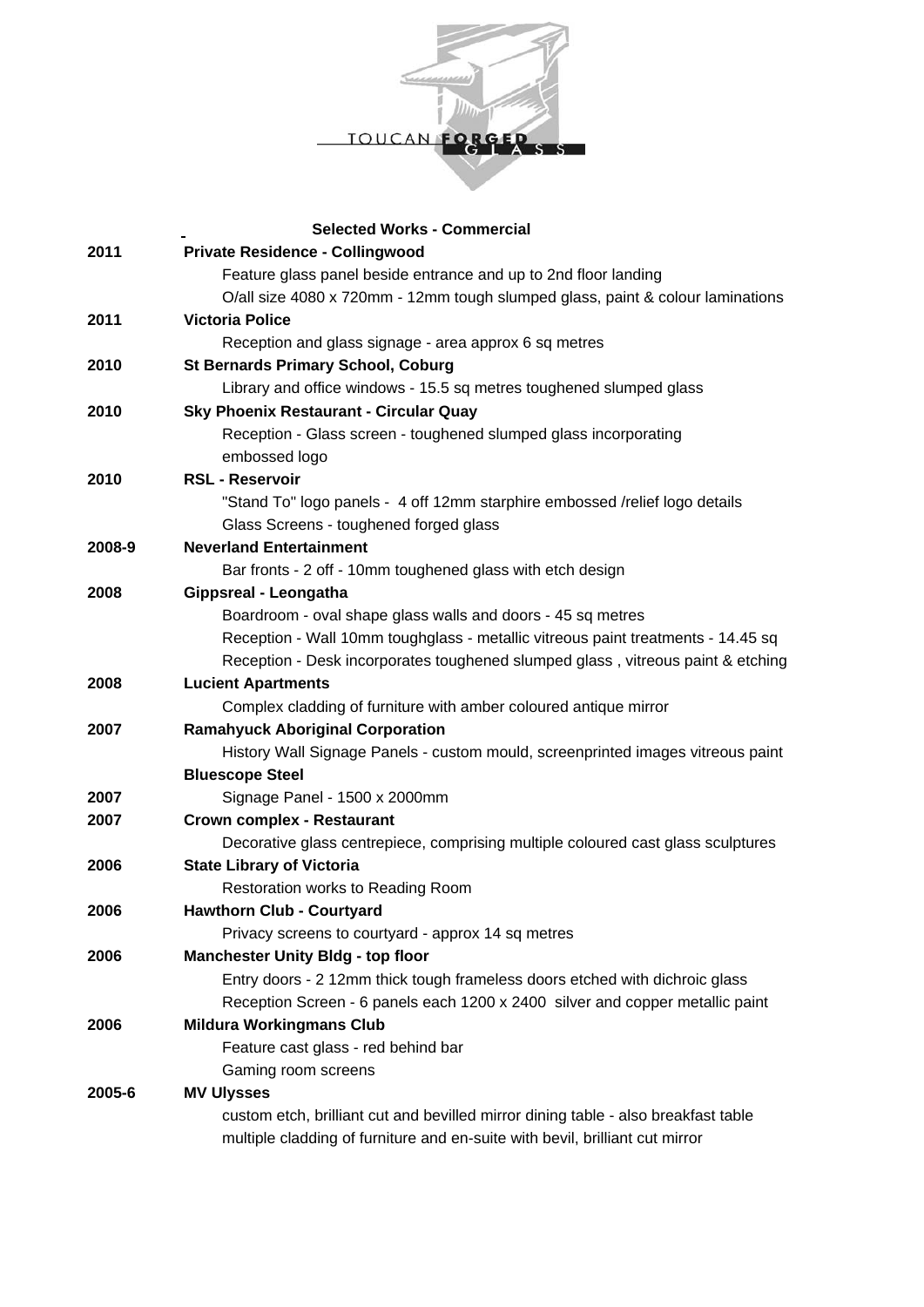| 2005 | <b>Grand Hyatt Hotel, Melbourne</b>                                            |                                                                 |  |  |
|------|--------------------------------------------------------------------------------|-----------------------------------------------------------------|--|--|
|      | Pre Function Room - Feature Wall - 3.3 x 9.6 metres                            |                                                                 |  |  |
|      |                                                                                | 10mm ultraclear toughened safety glass, textured and patterned; |  |  |
|      |                                                                                | dichroic film; framing and mechanics; stainless steel facia.    |  |  |
|      | Escalator plinths/risers                                                       |                                                                 |  |  |
| 2004 | Manchester Unity Bldg - IvI 1,                                                 |                                                                 |  |  |
|      | Elevator Glass wall - 10mm toughened glass - Vitreous metallic paint treatment |                                                                 |  |  |
|      |                                                                                | Water-feature (internal), privacy panels                        |  |  |
| 2004 | <b>Epworth Centre</b>                                                          |                                                                 |  |  |
|      |                                                                                | Column cladding and wall mounted light fittings                 |  |  |
| 2003 | <b>Dandenong RSL</b>                                                           |                                                                 |  |  |
|      | Curved Wall and privacy panel - 21 sq metres                                   |                                                                 |  |  |
|      |                                                                                | 8mm toughened forged glass incorporating custom moulding        |  |  |
| 2003 | <b>Alfred Hospital - Melbourne</b>                                             |                                                                 |  |  |
|      |                                                                                | 3 x glass signs/honour roll in main entry - 1500 x 1000mm       |  |  |
| 2002 | <b>Bok Choy restaurant - Brighton</b>                                          |                                                                 |  |  |
|      | Entryway doors - frameless 12mm toughened forged glass                         |                                                                 |  |  |
|      | metallic paint treatments and dichroic embellishments                          |                                                                 |  |  |
|      | Wine store                                                                     |                                                                 |  |  |
| 2002 | <b>Grampians Water - Horsham</b>                                               |                                                                 |  |  |
|      | Foyer – Reception – 54 sq m tough forged glass depicting waterfall             |                                                                 |  |  |
| 2001 | <b>Swinburne University - Lilydale campus</b>                                  |                                                                 |  |  |
|      | Reception & signage - student facilities area                                  |                                                                 |  |  |
|      | s/steel table and glass tabletop (2800 x 1200mm)                               |                                                                 |  |  |
| 2001 | <b>Chois Restaurant - Hawthorn</b>                                             |                                                                 |  |  |
|      | Glass entry window and door - toughened forged glass                           |                                                                 |  |  |
|      | various other works                                                            |                                                                 |  |  |
| 2001 | <b>Brighton Grammar School</b>                                                 |                                                                 |  |  |
|      | senior school - reception area and signage panel                               |                                                                 |  |  |
| 2000 | <b>Esign</b>                                                                   |                                                                 |  |  |
|      | Partition - 6m x 3m - custom logo                                              |                                                                 |  |  |
| 2000 | <b>Darwin Airport, Domestic Terminal</b>                                       |                                                                 |  |  |
|      | Viewing area - formed/transitional glass                                       |                                                                 |  |  |
|      | 20 sq metres trapezoid shapes                                                  |                                                                 |  |  |
| 2000 | <b>Com tech - Melbourne</b>                                                    |                                                                 |  |  |
|      |                                                                                | Main reception - vitreous metallic paint treatments             |  |  |
|      | 1999 & 2000 Central Equity                                                     |                                                                 |  |  |
|      |                                                                                | 2 x High relief sandcarved representation of apartment block    |  |  |
| 1999 | <b>Park Hyatt Hotel - Melbourne</b>                                            |                                                                 |  |  |
|      | Ballroom<br>12x                                                                | Glass columns (half cylinder) 3.6 metres high x 600mm diam      |  |  |
|      |                                                                                | custom textured and patterned                                   |  |  |
|      | Foyer                                                                          | Blue wall (backlit) cast glass & stainless steel                |  |  |
|      |                                                                                | 2.4 metres x 6 metres                                           |  |  |
|      | All day Restaurant                                                             |                                                                 |  |  |
|      |                                                                                | Communal table - glass top<br>1.4 metres x 5 metres - curved    |  |  |
|      |                                                                                |                                                                 |  |  |
|      |                                                                                | 18mm thick cast glass with dichroic additions                   |  |  |
|      | All day Restaurt 8 x                                                           | Glass columns (half cylinder) 2.8 metres high x .32 cm dia      |  |  |
|      |                                                                                | custom coloured, textured & patterned                           |  |  |